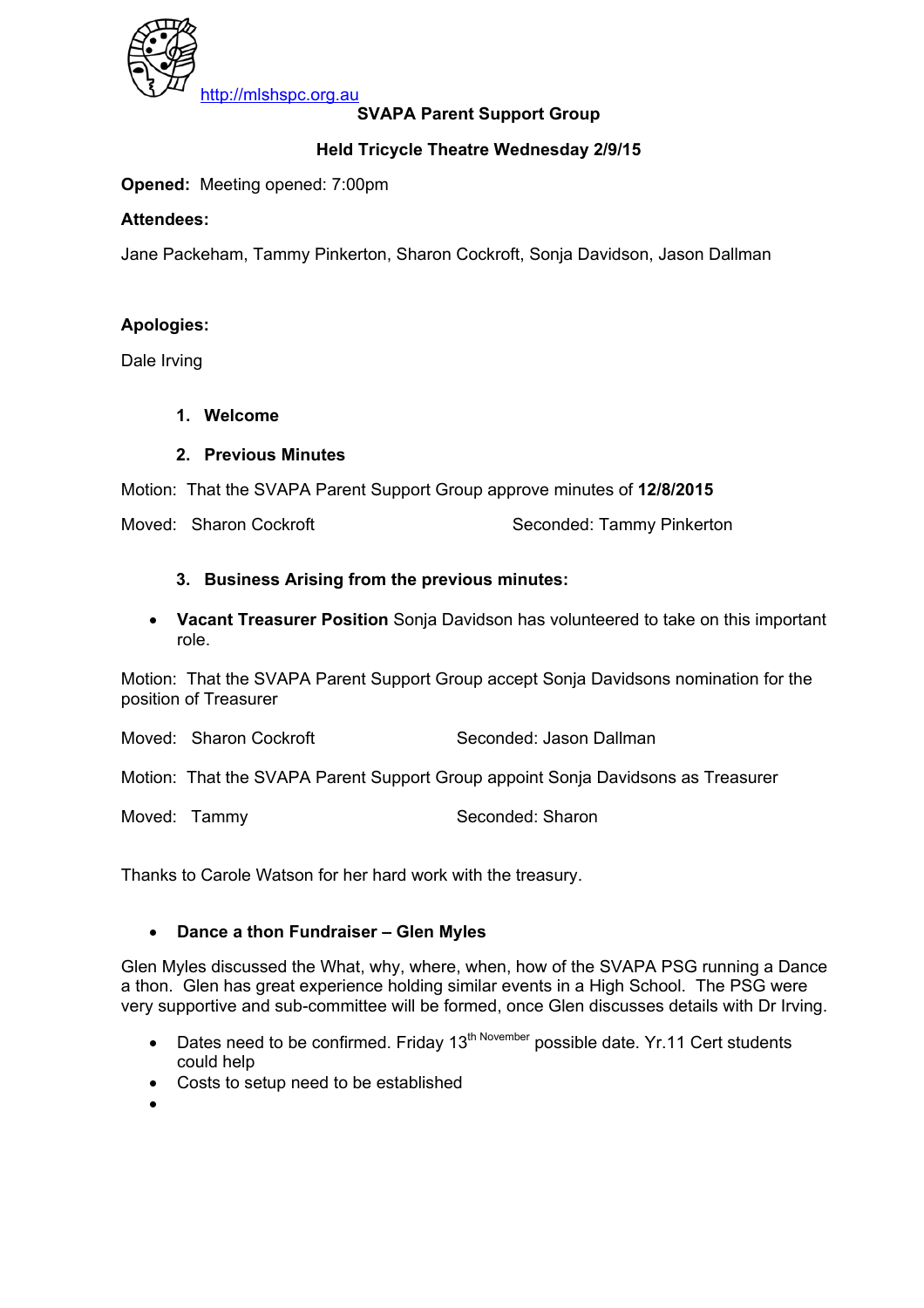

#### • **Saturday workshop lunches PSG to**

Thanks to Tammy and SVAPA Sandwich team for their efforts on 22 August Tammy Pinkerton, Jackie Rebeiro, Dagmara Parol, Kathryn Hanlon, Colleen Wells, Kylie **Jackson** 

Confirm how many classes will be attending workshop Each SVAPA class has approx 32 students Organise a team of 2 or 3 parents, Confirm lunch break – usually get rolls to school between 11:30 and 12. Raise motion at PSG meeting to cover cost Budget: 1 class lunch for 36 PSG group to fund \$50.00 2 classes lunch for 72 to fund \$100.00 Subway costs \$200 for 2 classes and we get a third of the food. Making lunches is a huge cost saving for PSG, and a wonderful way to support our students.

## **Lunch volunteers (***to prepare for ???)*

organize to meet at 1 parents home kitchen purchase ingredients for 1/3 chicken & salad, 1/3 ham & salad, 1/3 egg and salad

- bread rolls,
- chicken
- ham
- eggs
- **lettuce**
- tomato
- cucumber
- cheese

Prepare rolls, cut in 1/2 Deliver lunches to workshop between 11:30 and 12.

Send receipts to PSG treasurer for reimbursement. **Thank you**

| Motion detail                                                              | <b>Amount</b> | Moved        | Seconded | <b>Carried</b> |
|----------------------------------------------------------------------------|---------------|--------------|----------|----------------|
| term 2 workshop<br>4 <sup>th</sup> Artist mentor for<br><b>Andy Quilty</b> | \$440.        | Jason        | Sonja    |                |
| Term 3 - year 7,8,9<br>Saturday workshop                                   | \$1600        | <b>Chris</b> | Glen     |                |
| Term 3 - lunches -<br>Saturday workshop                                    | \$250.        | Cameron      | Amanda   |                |
| Term 3 - Year 7 - Early<br>enrichment                                      | \$800         | Cameron      | Amanda   |                |
| Term 3 - Year 8 - Early<br>enrichment                                      | \$800         | Chris        | Glen     |                |
| Term 3 - Year 9 - Early<br>enrichment                                      | \$800         | Sonja        | Jane     |                |
|                                                                            |               |              |          |                |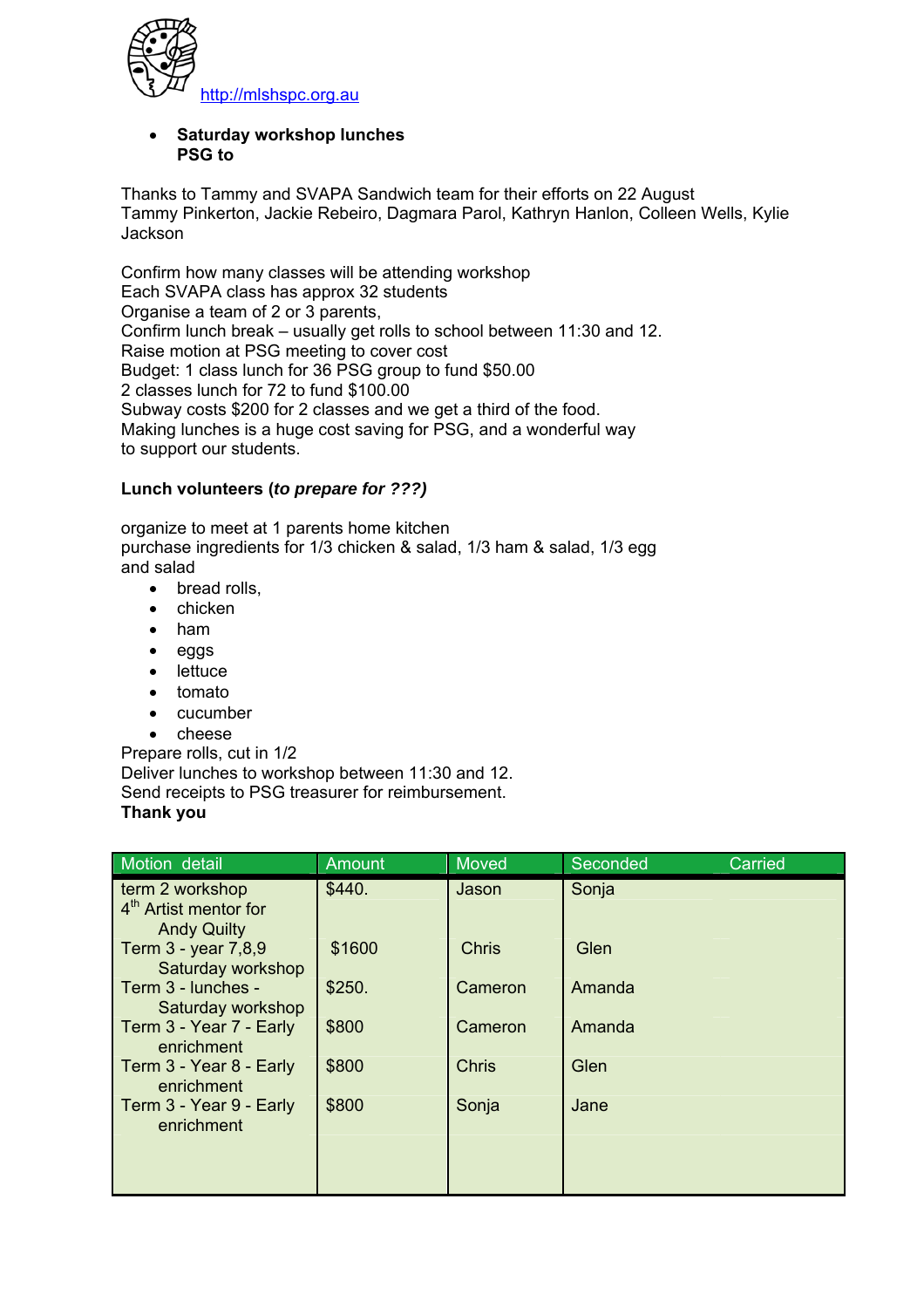

## **4. SVAPA Coordinator's Report**

*Electronic copy to be forwarded by Jane* 

#### **The following requests for funding were put forward**:

• Motion: To approve \$1200 funding for Saturday Drama workshop 17 Oct for the Odyssey devised shows

Moved: Sharon Cockroft Seconded: Tammy Pinkerton

• Motion: To approve \$1200 funding for Saturday Drama workshop 21 November for the Odyssey devised shows

Moved: Sonja Davidson Seconded: Sharon Cockroft

• Motion: To approve \$1600 funding for Saturday Drama workshop 7 November for year 6, 7 and 8 SVAPA students

Moved: Tammy Pinkerton Seconded: Sharon Cockroft

• Motion: To approve \$150 funding to provide lunch for Saturday Drama workshop 7 November for year 6, 7 and 8 SVAPA students

Moved: Sonia Davidson Seconded: Sharon Cockroft

• Motion: To approve up to \$1000 funding for the Yr10 Big Day Out. This sum includes payment for Bus to and from Fremantle and tickets to Spare Parts Theatre (near end Term 4)

Moved: Jason Dallman Seconded: Sharon Cockroft

- A call for parent volunteers to co-ordinate SVAPA T-shirts sales for 2016. Possibility of having order forms available online. Orders may be called for during workshop on  $7<sup>th</sup>$ November and returned during the Parent welcome information session on 10<sup>th</sup> November.
- A call for organisation for the upcoming parent welcome information session on  $10<sup>th</sup>$ November. Parents can help by bringing a plate to share, wine may be supplied by Sonia Davidson.
- Jane has called for notification of any SVAPA students who have achieved in any area of their life so that their achievements may be recognised and celebrated. These achievements would be recorded. Possibly advertise this on the SVAPA Facebook page.
- A checklist style reference that would be sent to primary schools to streamline the process for teachers who are required to provide references for new SVAPA candidates.
- Jane will approach Andrew Paul about server space to store and archive details about past and current SVAPA student achievements. There is a possibility of creating a link to this information under the SVAPA tab on the MLSHS website.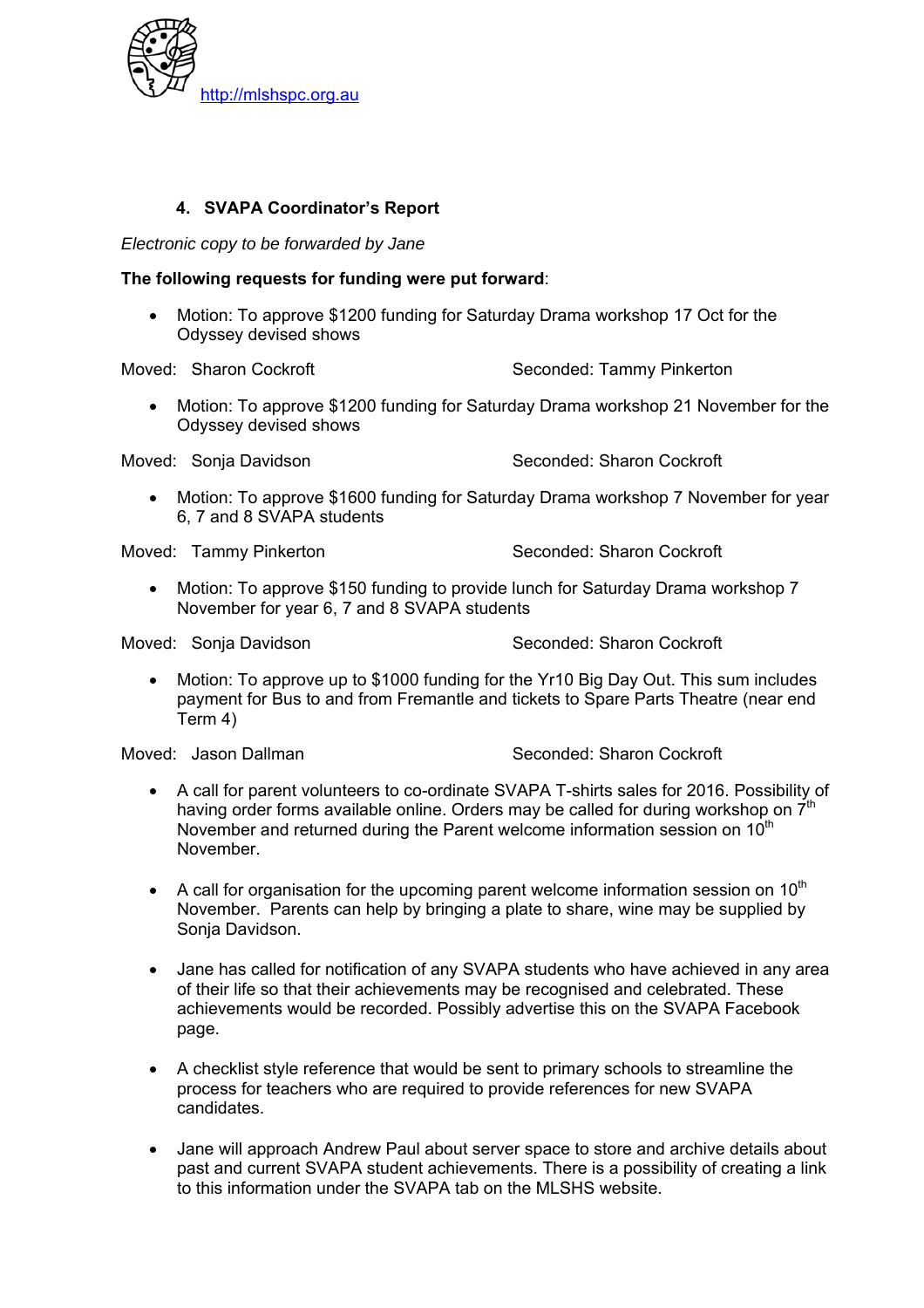

#### **5. Treasurers report**

|                                            | Cha |            |
|--------------------------------------------|-----|------------|
| Less Expenses:                             | #   |            |
| T1 Early morning dance                     |     |            |
| 7/8                                        | 480 | \$1,000.00 |
| Yr 10 Artist Mentors                       | 478 | \$600.00   |
| T1 Yr9 Acro                                | 479 | \$600.00   |
| Fairy Floss Arts Day<br>Jo Furness - Bowls | 475 | \$184.00   |
| reimbursement                              | 477 | \$450.00   |
| Arts Day food<br>Lunch Sat Workshop        | 481 | \$538.05   |
| 27/6                                       | 482 | \$104.20   |

Total Expenses 3,476.25

# **Balance as per bank**

**statement 6/8/ 2015** \$18,742.01 \$18,742.01

## *Less Committed*

| runas:                     |    |
|----------------------------|----|
| T1 Yr 10 SVAPA project     |    |
| 2 artist mentors (year 10) | 22 |
| PSG AGM meeting and        |    |
| fundraiser reimburse       |    |
| Jason Dallman              | 29 |
| PSG pay the Mount          |    |
| <b>Lawley Bowling Club</b> |    |
| \$450 for use of their     |    |
| venue and facilities on    |    |
| the 18 March 2015          | 30 |
| T2 Story telling           |    |
| workshop Derek Nannup      |    |
| week 6 (year 7)            | 31 |
| T2 Early morning (year 7   |    |
| & 8)                       | 32 |
| T2 Early morning (year     |    |
| 9)                         | 33 |
| T2 SVAPA project 2         |    |
| artists (year 10)          | 34 |
| T2 Saturday workshop &     |    |
| lunch 27 June (year 9)     | 36 |
| T2 Saturday workshop -     |    |
| Artist Mentor - Andy       |    |
| Quilty                     | 39 |
| T3 Year 7, 8, & 9          |    |
| Saturday workshop 22       |    |
| Aug 15                     | 40 |
| T3 Year 7, 8, & 9          |    |
| Saturday workshop 22       |    |
| Aug 15 - lunches           | 41 |
| T3 Year 7 Early morning    |    |
| enrichment                 | 42 |
| T3 Year 8 Early morning    |    |
| enrichment                 | 43 |
| T3 Year 9 Early morning    | 44 |
|                            |    |

\$800.00  $$60.00$ \$450.00 \$400.00 & 8) 32 \$2,000.00 9) 33 \$1,000.00  $$800.00$  $$660.00$ \$440.00  $$1,600.00$  $$250.00$ \$800.00 \$800.00  $$800.00$ 

**Require** motion to **cancel**